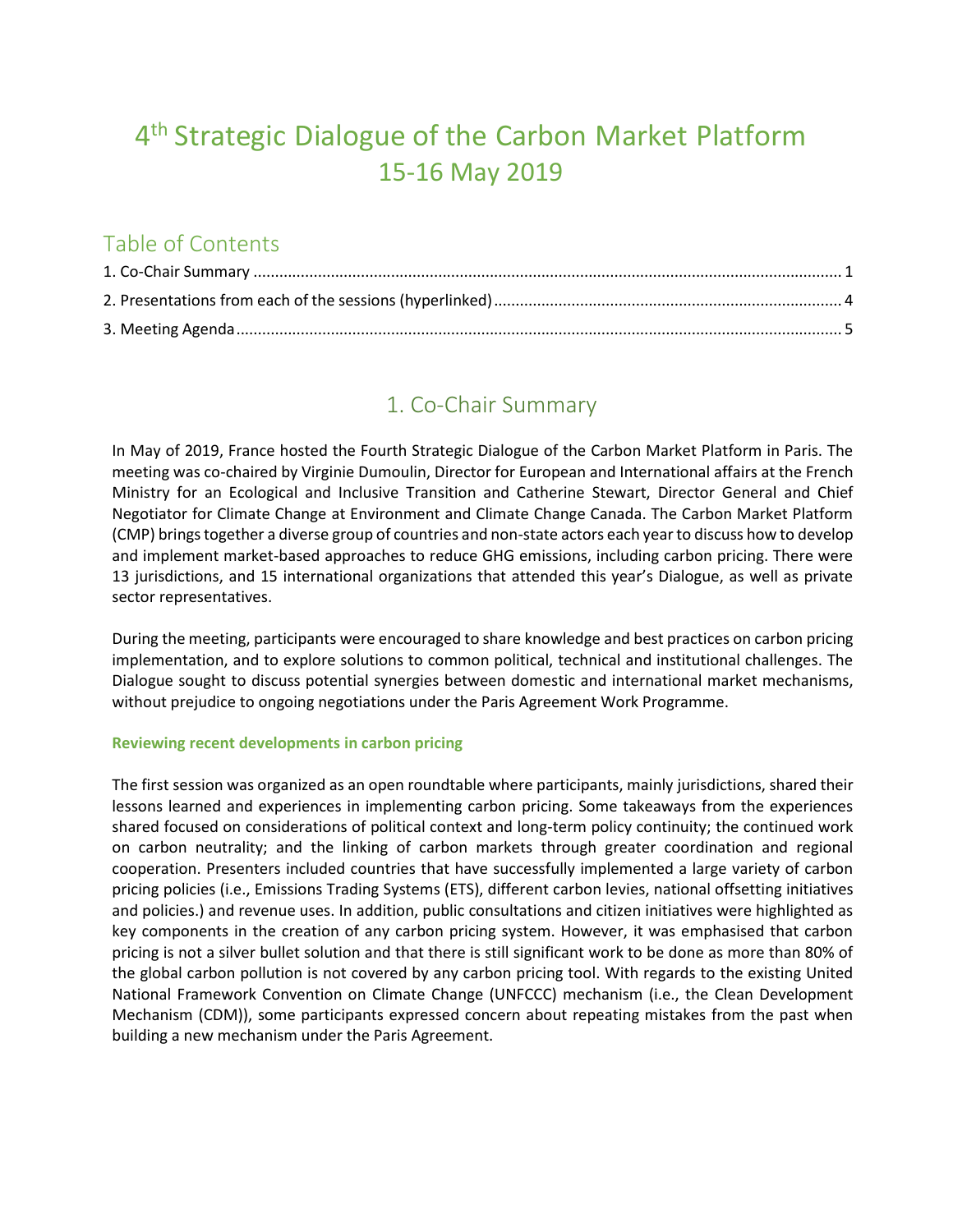#### **Unlocking the opportunities on carbon pricing**

Participants discussed tools for unlocking private sector opportunities. To best support the participation and performance of private sector actors, it was noted that pricing schemes should be structured around key principles such as predictability, flexibility, efficiency, and that the use of generated revenues should be made transparent. Work on economic modelling of Article 6 was also introduced, aiming to explore the economic potential of international carbon markets (e.g. reducing the cost of achievement of Nationally Determined Contributions (NDCs) by 2030) while noting the importance for those markets to be implemented with strong provisions for no double counting. The role of forestry was also discussed as an important driver for greater mitigation, even if a number of participants felt that the sector is still facing major challenges such as leakage and non-permanence that would require further technical consideration and systems to address. Participants agreed on the need to foster greater private sector participation in order to enable their full carbon mitigation potential.

### **Stocktake on UN negotiations on carbon pricing (United Nations Framework Convention on Climate Change, International Civil Aviation Organization, International Maritime Organization)**

Participants discussed the status of negotiations under the United Nations Framework Convention on Climate Change (UNFCCC), the International Civil Aviation Organization (ICAO), and the International Maritime Organization (IMO). Article 6 was recognized as the key provision of the Paris Agreement through which international cooperation would take place. However, participants agreed that more work is needed in order to achieve an outcome that will provide sufficient guidance on the avoidance of double counting and on the application of the corresponding adjustment in the short-term, especially as they relate to the Carbon Offsetting and Reduction Scheme for International Aviation (CORSIA). Under the ICAO, further risks of double counting were identified (other than emissions reductions from carbon credits used by Parties towards their NDC), in relation to use of alternative fuels under CORSIA. It was also expressed that carbon pricing can help meet the Paris Agreement temperature goal, enhance climate ambition in a cost efficient manner, balance domestic action while promoting international cooperation, and incentivise subnational and business actions. It was noted that the IMO is still considering which tool is best suited to their needs.

#### **Supporting regional cooperation on carbon pricing**

In this session, the Organization of Economic Cooperation and Development (OECD) presented on fostering regional cooperation on carbon pricing. Some participants also presented their respective carbon pricing initiatives as examples of successful regional cooperation. While some are already moving on cooperative approaches, it was noted that there remains a need for greater regional cooperation in most regions. The upcoming work of the OECD and the CMP working group will tackle this by examining how international coordination can bring mutual benefits. The OECD proposed to work on the modelling of efficiency gains as an input to regional initiatives that aim to co-ordinate efforts on carbon pricing. To support this work, in 2019 the OECD will undertake a literature survey and assessment of existing initiatives to identify the main factors affecting the economic and environmental effectiveness of national and/or sub-national cooperation. This will be followed by the identification of key dimensions of social welfare that could support enhanced ambition across a number of jurisdictions.

#### **Transcending information barriers to carbon pricing**

Participants discussed the importance of an effective narrative for the design and implementation of carbon pricing in order to ensure public acceptability. The World Bank presented their findings on how to most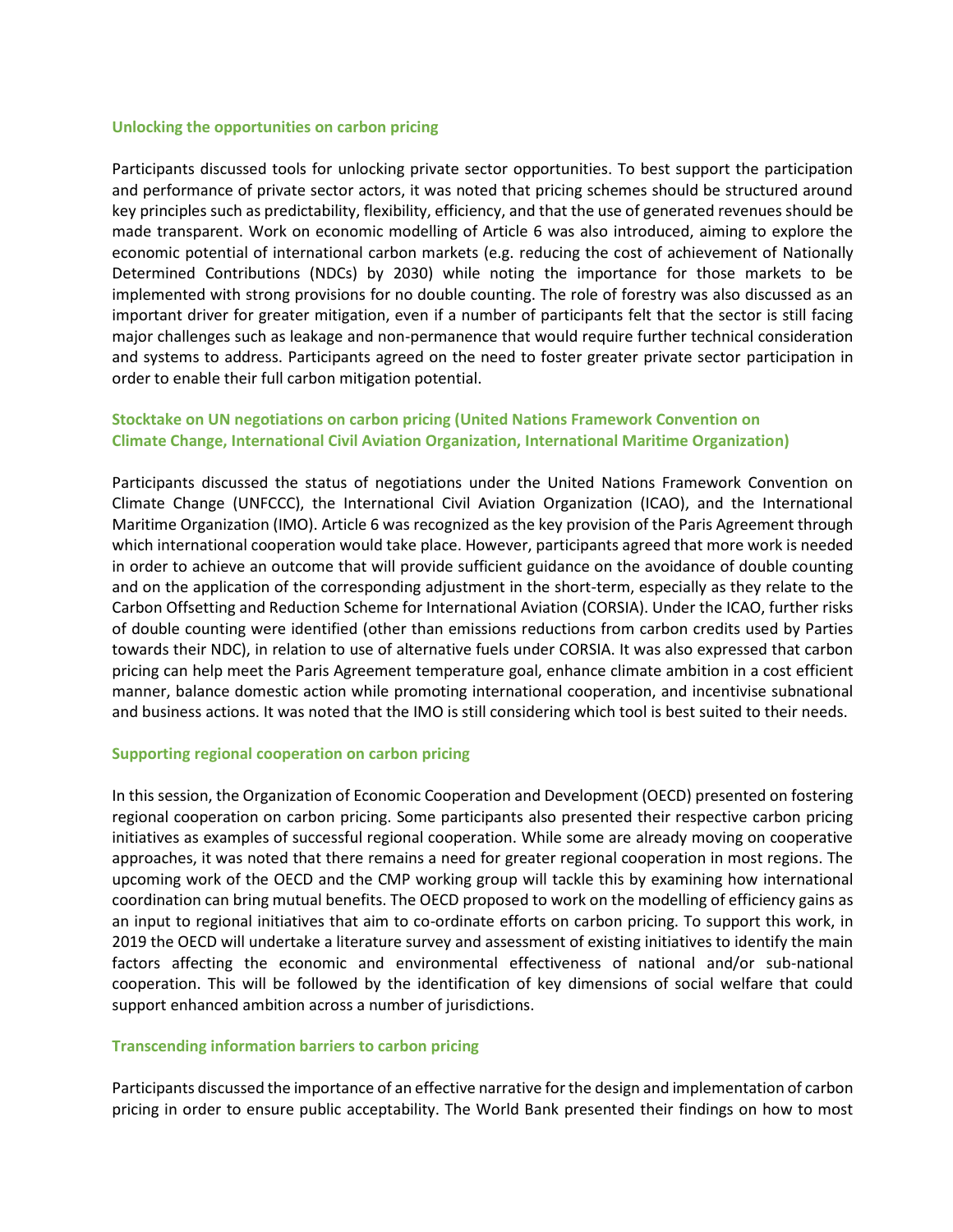effectively promote carbon pricing policies. In short, it concluded that any communications strategy should be contextualized to local values and identities and that stakeholders should be engaged as early as possible in the planning and implementing process in order to allow for the building of trust and increased the perception of fairness. This strategy must also be supported by evidence-based decision-making and strong research and analysis. Building on this, participants presented their national experience, illustrating some of the communication challenges they faced when implementing carbon pricing. Participants stressed the importance of good communication around the use of any revenues generated through carbon pricing. It was noted that there is a wide range of options for governments to use carbon pricing revenues, and that any decision on its use should take place at the initial conception phase.

#### **Competitiveness and carbon pricing, the options on the table**

This session aimed to explore how competiveness concerns affect carbon pricing and to present some potential long-term solutions. The OECD presented their research on the topic, concluding that to date the effects of carbon pricing on competitiveness are limited, even absent. These findings are in part due to low carbon prices levied on industry (and exemptions) as well as the level of free allowances given to firms covered by ETS. It was noted that, in order to avoid competitiveness issues, free allocation of allowances and carbon tax exemptions are still needed in specific sectors recognizing significant differences in carbon pricing levels between jurisdictions. The Environmental Defense Fund also provided its vision on costeffective decarbonisation in the European Union ETS. It suggested a combination between a more powerful Market Stability Reserve and a price floor or corridor would improve the scheme. Finally, participants acknowledged that the impact of pricing on competiveness is difficult to evaluate but that efforts are needed to avoid potential impact in the future.

### **Looking ahead**

Participants widely agreed that the Platform could be a space to build a stronger narrative on carbon pricing, which could in turn inform communication strategies for carbon pricing schemes. Additionally, participants widely supported the need to better engage civil society and the private sector in this conversation in order to build good will and mobilize the highest level of climate action ambition. The CMP continued to be recognized as a space to enhance inter-governmental communication and coordination on carbon pricing.

Participants supported the launch of an expert-level working group for the CMP, with a view to explore how to strengthen carbon pricing initiatives through regional cooperation.

<span id="page-2-0"></span>Canada offered to host the 2020 strategic dialogue of the Platform, with France as co-chair. The appropriate time and place to meet for the fifth Strategic Dialogue will be identified in the coming months.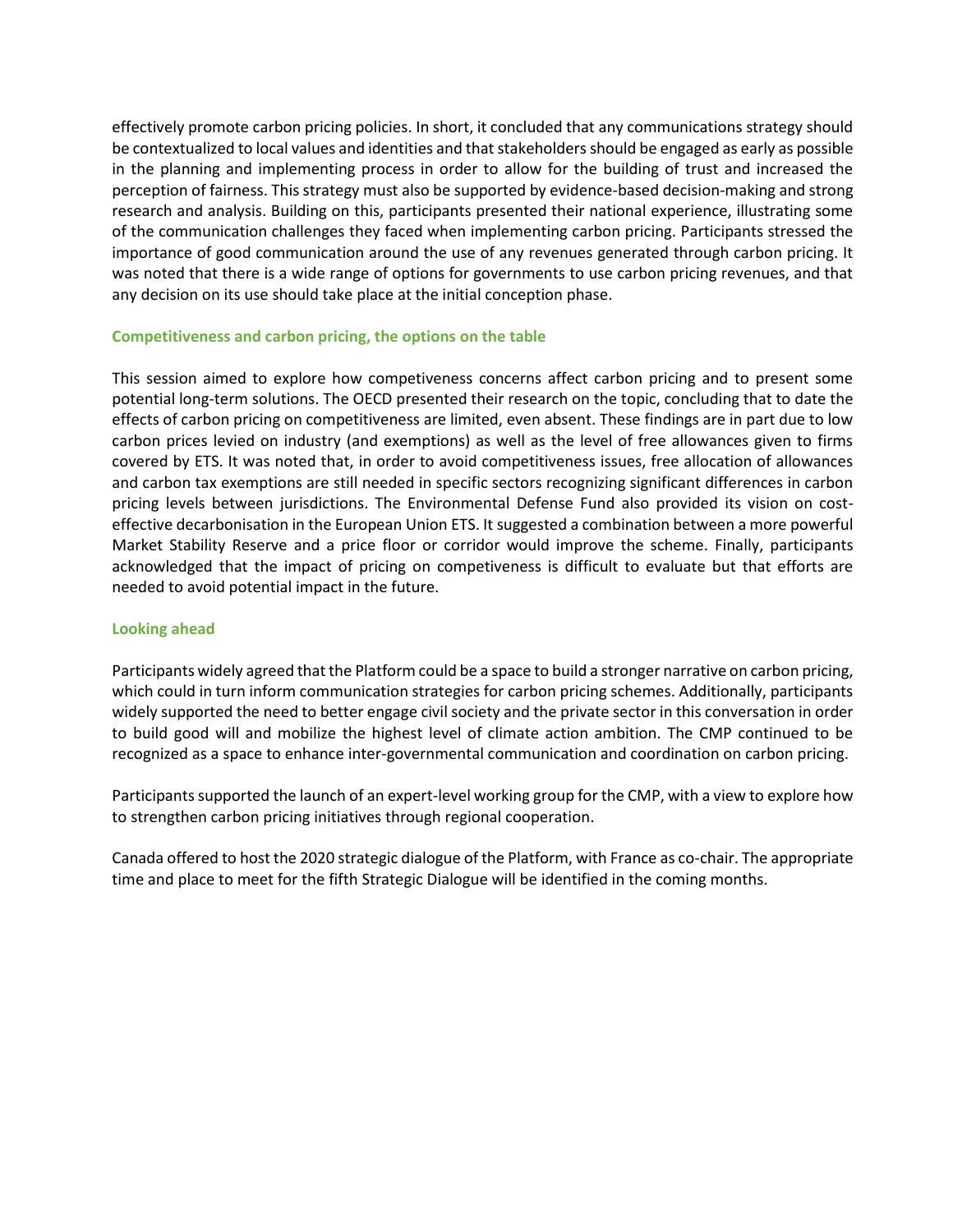# 2. Presentations from each of the sessions (hyperlinked)

### **Session 2:**

- **[Latest developments on carbon pricing as seen by EDF,](https://www.slideshare.net/OECD_ENV/latest-developments-on-carbon-pricing-as-seen-by-edf-pedro-piriscabezas-edf) Pedro Piris-Cabezas EDF**
- [Value of Article 6: an IETA UMD research project,](https://www.slideshare.net/OECD_ENV/value-of-article-6-an-ieta-umd-research-project-stefano-de-clara-ieta) Stefano De Clara IETA

### **Session 3:**

- [Status on the Implementation of Article 6 of the Paris Agreement,](https://www.slideshare.net/OECD_ENV/status-on-the-implementation-of-article-6-of-the-paris-agreement-phillip-eyre-unfccc-secretariat) Phillip Eyre UNFCCC secretariat
- [A market based measure to reduce GHG emissions in shipping,](https://www.slideshare.net/OECD_ENV/a-market-based-measure-to-reduce-ghg-emissions-in-shipping-dominik-englert-world-bank-group-248607636) Dominik Englert World Bank Group

### **Session 4:**

- [Support climate mitigation outcomes through international co-ordination on carbon pricing,](https://www.slideshare.net/OECD_ENV/support-climate-mitigation-outcomes-through-international-coordination-on-carbon-pricing-simon-buckle-oecd) Simon Buckle – OECD
- [Experience of implementing the Joint Crediting Mechanism \(JCM\) and way forward,](https://www.slideshare.net/OECD_ENV/experience-of-implementing-the-joint-crediting-mechanism-jcm-and-way-forward-kazuhisa-koakutsu-japan) Kazuhisa Koakutsu – Japan

### **Session 5:**

- [Communicating Carbon Pricing,](https://www.slideshare.net/OECD_ENV/communicating-carbon-pricing-dominik-englert-world-bank-group-248607306) Dominik Englert World Bank Group
- [Informational Barriers to Carbon Pricing: Singapore's Experience](https://www.slideshare.net/OECD_ENV/informational-barriers-to-carbon-pricing-singapores-experience-benedict-chia-singapore-pmo), Benedict Chia Singapore PMO
- [Carbon revenues A communication prospect,](https://www.slideshare.net/OECD_ENV/carbon-revenues-a-communication-prospect-sbastien-postic-i4ce-institute-for-climate-economics) Sébastien Postic I4CE Institute for Climate **Economics**

### **Session 6:**

- [Carbon pricing and competitiveness: are they at odds?,](https://www.slideshare.net/OECD_ENV/carbon-pricing-and-competitiveness-are-they-at-odds-jane-ellis-oecd) Jane Ellis OECD
- Cost Effective Decarbonisation, Michel Matheu Électricité de France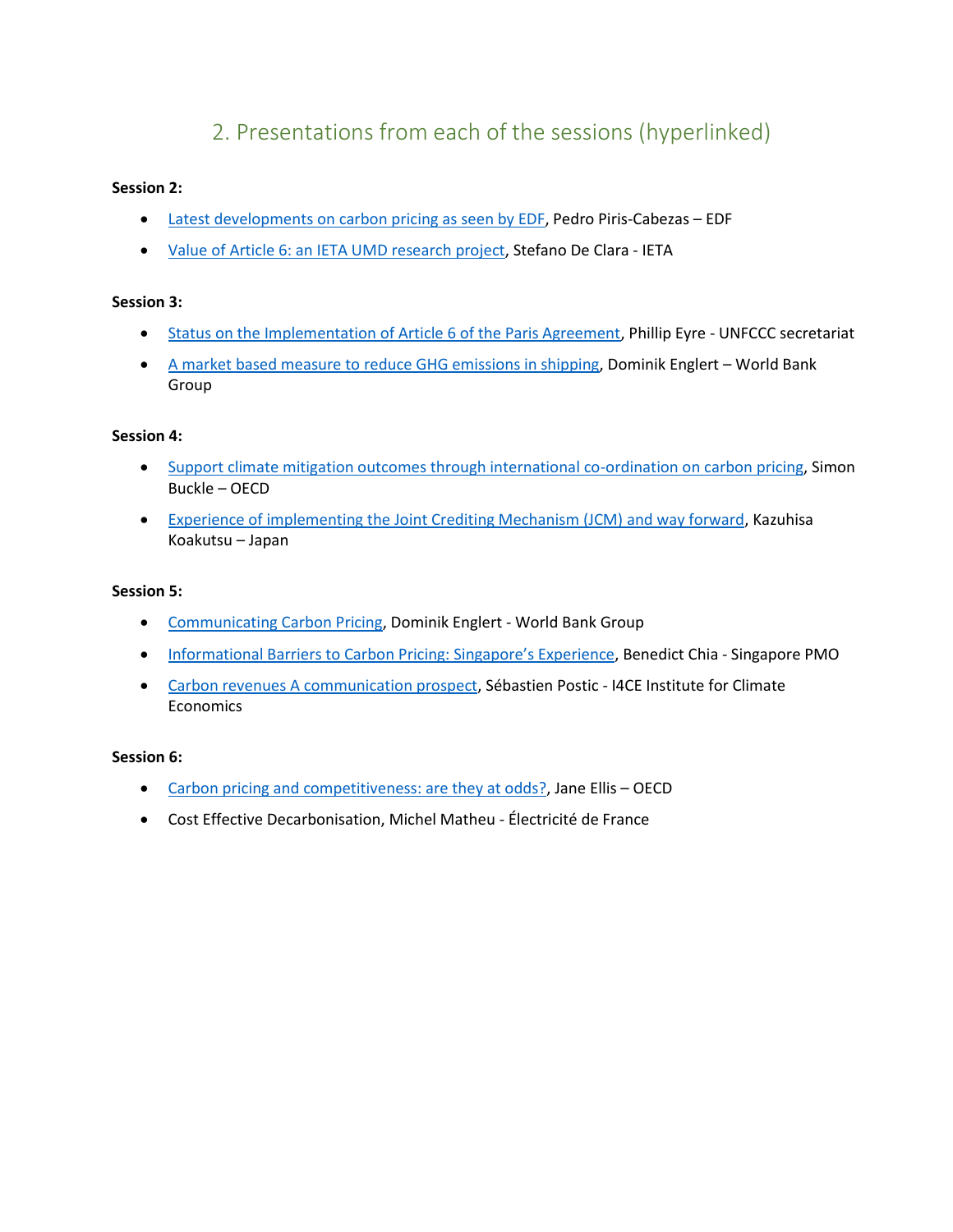# 3. Meeting Agenda

### **Carbon Market Platform Strategic Dialogue 2019 15-16 May 2019 Agenda**

### *Ministère de la Transition écologique et solidaire, 244 boulevard Saint-Germain, Paris 75007*

<span id="page-4-0"></span>

| <b>May 15</b>   |                                                                                                                                                                                                                                                                                                                                                                                                                                                                                  |  |
|-----------------|----------------------------------------------------------------------------------------------------------------------------------------------------------------------------------------------------------------------------------------------------------------------------------------------------------------------------------------------------------------------------------------------------------------------------------------------------------------------------------|--|
| <b>Time</b>     | <b>Agenda Item and Description</b>                                                                                                                                                                                                                                                                                                                                                                                                                                               |  |
| $9:30 - 10:00$  | <b>Registration and Coffee</b>                                                                                                                                                                                                                                                                                                                                                                                                                                                   |  |
| $10:00 - 10:15$ | <b>Welcome Remarks and Introduction by Co-Chairs</b><br><b>Co-Chairs:</b><br>Virginie Dumoulin, Director for European and International affairs, France<br>Catherine Stewart, Director General and Chief Negotiator for Climate Change, Canada                                                                                                                                                                                                                                   |  |
|                 | <b>Session 1: Setting the Scene</b><br>Recent developments on how to ensure significant carbon pricing<br>10:15 - 10:45 Roundtable: Each participant shares their experiences in carbon pricing implementation<br>Open discussion                                                                                                                                                                                                                                                |  |
| $10:45 - 12:15$ | Session 2: Unlocking the Opportunities of Carbon Pricing<br>Exploring what the private sector does in favour of carbon pricing and how to foster those<br>initiatives<br>cebreakers:<br>1. Constanze Haug, Head of Secretariat<br>CAP, The ICAP perspective<br>2. Pedro Piris-Cabezas<br>Environmental Defense Fund, Latest developments on carbon pricing as seen by EDF<br>3. Dirk Forrister, President<br><b>IETA, Review of Economic Modelling</b><br><b>Open discussion</b> |  |
| $12:15 - 14:00$ | <b>Lunch Break</b>                                                                                                                                                                                                                                                                                                                                                                                                                                                               |  |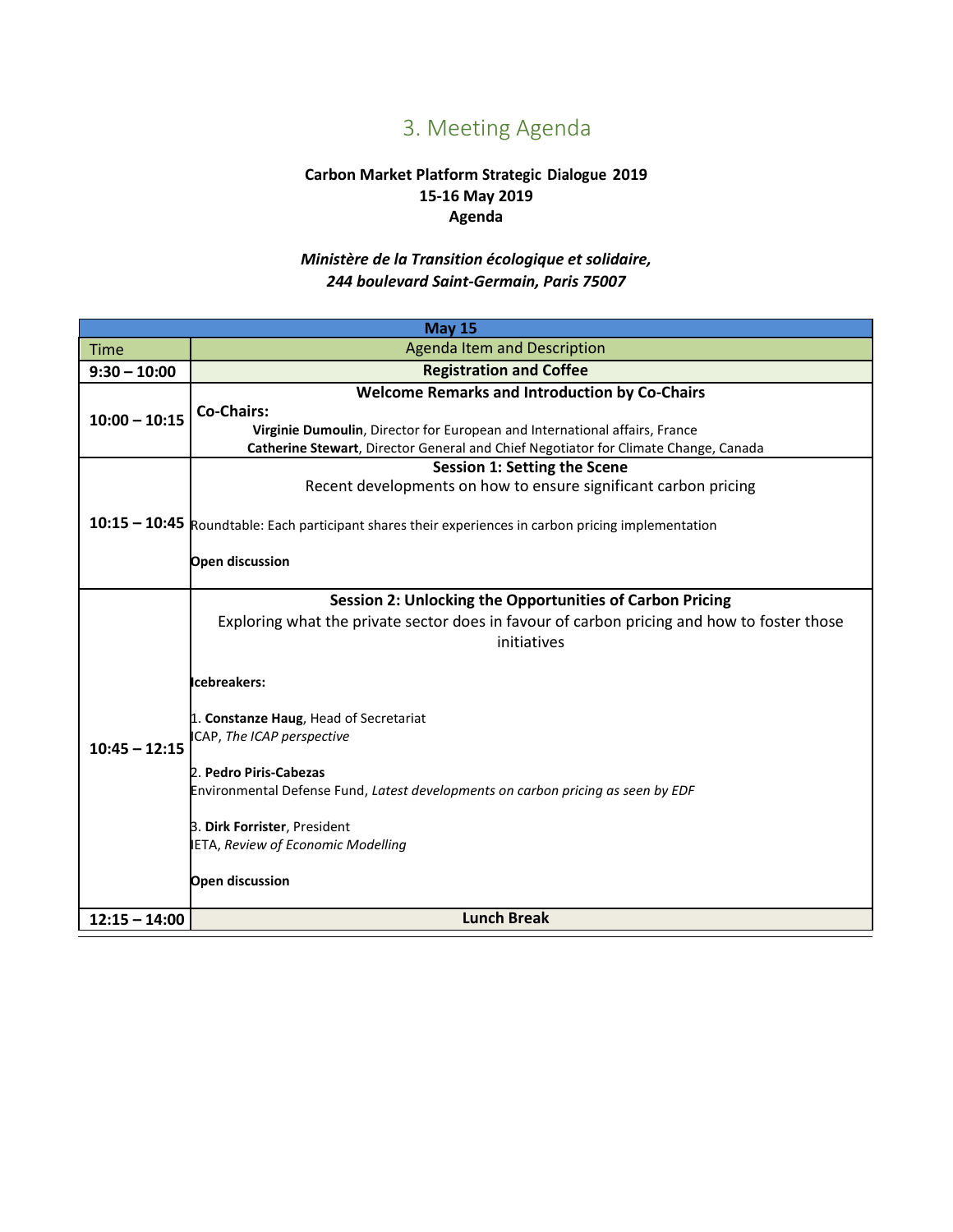|                 | <b>Session 3: International Fora for Market Mechanisms</b>                                                                                                                                      |
|-----------------|-------------------------------------------------------------------------------------------------------------------------------------------------------------------------------------------------|
|                 | Determining the linkages between UNFCCC, ICAO and IMO on the basis of the most recent                                                                                                           |
|                 | developments                                                                                                                                                                                    |
|                 |                                                                                                                                                                                                 |
|                 | Icebreakers:                                                                                                                                                                                    |
|                 |                                                                                                                                                                                                 |
|                 | 1. Phillip Eyre, Programme officer                                                                                                                                                              |
| $14:00 - 15:15$ | UNFCCC Secretariat, Article 6 and Transparency decision developments and linkages with CORSIA                                                                                                   |
|                 | 2. Dominik Englert, Economist                                                                                                                                                                   |
|                 | World Bank, Most recent developments on carbon pricing under IMO and planified next steps                                                                                                       |
|                 |                                                                                                                                                                                                 |
|                 | Open discussion:                                                                                                                                                                                |
|                 | What are the main challenges for fostering carbon pricing under the three foras of the UN?                                                                                                      |
|                 | How to ensure efficient carbon pricing implementation under those?                                                                                                                              |
|                 |                                                                                                                                                                                                 |
| $15:15 - 15:45$ | <b>Coffee Break</b>                                                                                                                                                                             |
|                 | Session 4: Supporting regional cooperation on carbon pricing                                                                                                                                    |
|                 | Support international coordination on carbon pricing, including through real life experiences.                                                                                                  |
|                 | Icebreakers:                                                                                                                                                                                    |
|                 |                                                                                                                                                                                                 |
|                 | 1. Simon Buckle, Head of the Climate, Biodiversity and Water Division                                                                                                                           |
| $15:45 - 17:00$ | OECD, Support climate mitigation outcomes through international co-ordination on carbon pricing                                                                                                 |
|                 |                                                                                                                                                                                                 |
|                 | 2. Andrew McKeon, Executive Director<br>RGGI, Regional US experience in supporting carbon pricing jurisdictions                                                                                 |
|                 |                                                                                                                                                                                                 |
|                 | 3. Kazuhisa Koakutsu, Director of International Negotiations                                                                                                                                    |
|                 | Ministry of the Environment of Japan, Experience in supporting carbon pricing and further plans                                                                                                 |
|                 |                                                                                                                                                                                                 |
|                 | Open discussion:                                                                                                                                                                                |
|                 | Where do participants see the greatest opportunities to coordinate on support for carbon pricing?<br>Which practical steps and decisions need to be taken to make progress on enhanced support? |
|                 | Which barriers and caveats do participants anticipate and how could these barriers be overcome?                                                                                                 |
|                 |                                                                                                                                                                                                 |
| $17:00 - 18:30$ | <b>Cocktail</b>                                                                                                                                                                                 |

**End of Day 1**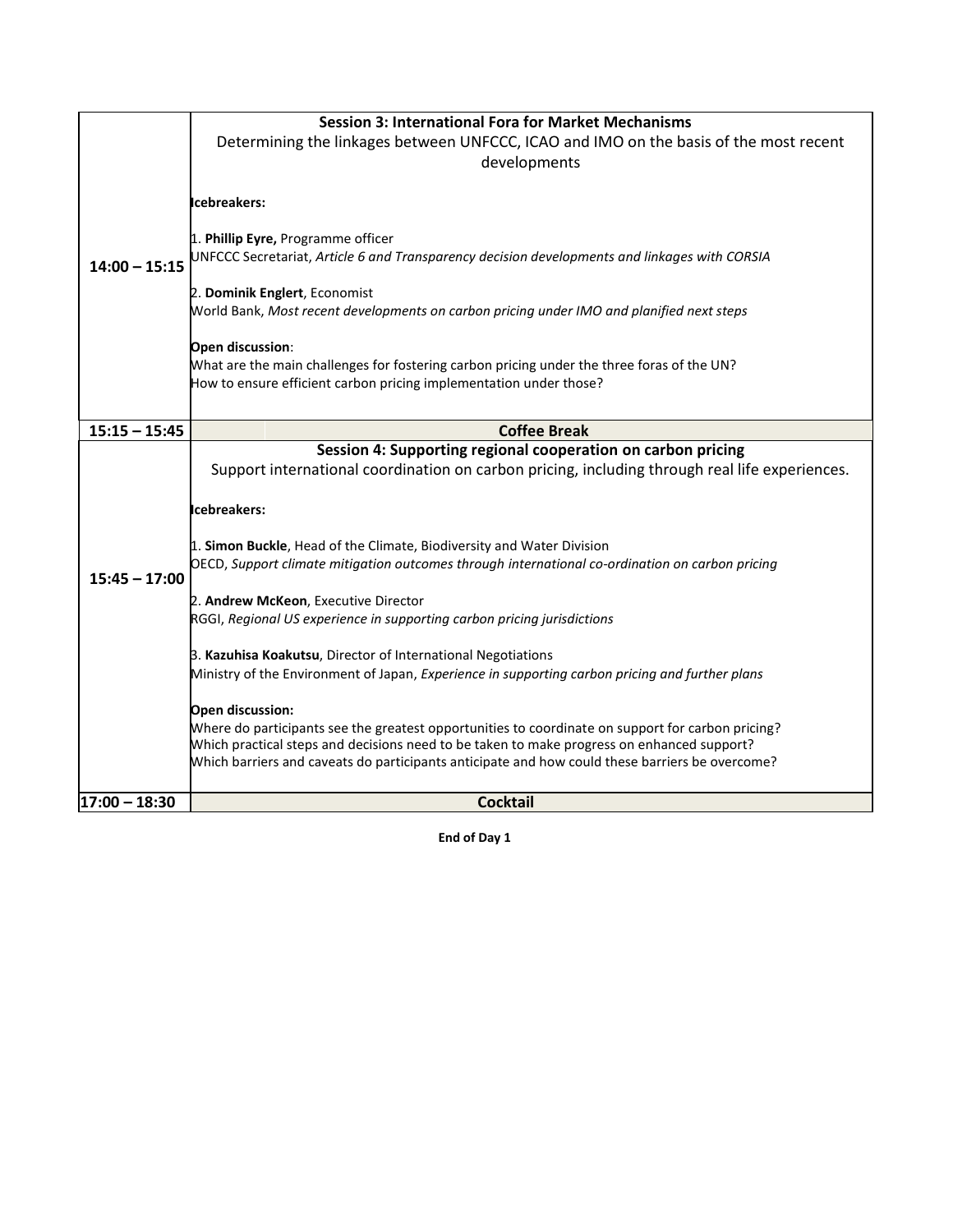|                 | <b>May 16</b>                                                                                                            |
|-----------------|--------------------------------------------------------------------------------------------------------------------------|
| <b>Time</b>     | Agenda Item and Description                                                                                              |
| $8:30 - 9:00$   | <b>Coffee</b>                                                                                                            |
| $9:00 - 9:30$   | Recap from Day 1 and Introduction to Day 2                                                                               |
|                 | <b>Co-Chairs:</b>                                                                                                        |
|                 | Virginie Dumoulin and Catherine Stewart                                                                                  |
| $9:30 - 10:45$  | Session 5: Transcending information barriers to carbon pricing                                                           |
|                 | Effective narrative is key to the design and implementation of a carbon price in order to ensure its                     |
|                 | acceptability.                                                                                                           |
|                 |                                                                                                                          |
|                 | Icebreakers:                                                                                                             |
|                 | 1. Dominik Englert, Economist                                                                                            |
|                 | World Bank, How to communicate carbon pricing: sharing research results and key outcomes of the World Bank               |
|                 | study                                                                                                                    |
|                 | 2. Benedict Chia, Director on Strategic Issues                                                                           |
|                 | Singapore PMO, Singapore experience                                                                                      |
|                 |                                                                                                                          |
|                 | 3. Benoît Leguet, Director General<br>4CE, I4CE perspective on use of revenues and communication challenges              |
|                 |                                                                                                                          |
|                 | Open discussion:                                                                                                         |
|                 | Is there a winning pathway in order to communicate successfully carbon pricing?                                          |
|                 | Which barriers and caveats do participants anticipate and how could these barriers be overcome?                          |
|                 | How communication actions could be mutualized and better coordinated on a regional, national and<br>international level? |
|                 |                                                                                                                          |
| $10:45 - 11:00$ | <b>Coffee Break</b>                                                                                                      |
| $11:00 - 12:15$ | Session 6: Competitiveness and carbon pricing, the options on the table                                                  |
|                 | Discuss how competitiveness concerns affect carbon pricing and what could be done on the long                            |
|                 | run                                                                                                                      |
|                 |                                                                                                                          |
|                 | Icebreakers:                                                                                                             |
|                 | 1. Beatriz Yordi, Director for European and International Carbon Markets                                                 |
|                 | European Commission, DG CLIMA, Long term perspective for carbon markets and challenges for competitiveness               |
|                 |                                                                                                                          |
|                 | 2. Jane Ellis, Principal analyst                                                                                         |
|                 | OECD, Inventorying the research, current and possible proposals on carbon related competitiveness                        |
|                 | 3. Michel Matheu, Head of EU Strategy & Stakeholder Relations                                                            |
|                 | Électricité de France, European Affairs Division, Challenges and opportunities of carbon pricing for industry            |
|                 | competitiveness                                                                                                          |
|                 | Open discussion:                                                                                                         |
|                 | How to address long term perspectives in carbon market design?                                                           |
|                 | How to ensure long term decarbonisation goal is achieved?                                                                |
|                 | How to articulate carbon pricing with research and sectoral policies?                                                    |
|                 |                                                                                                                          |